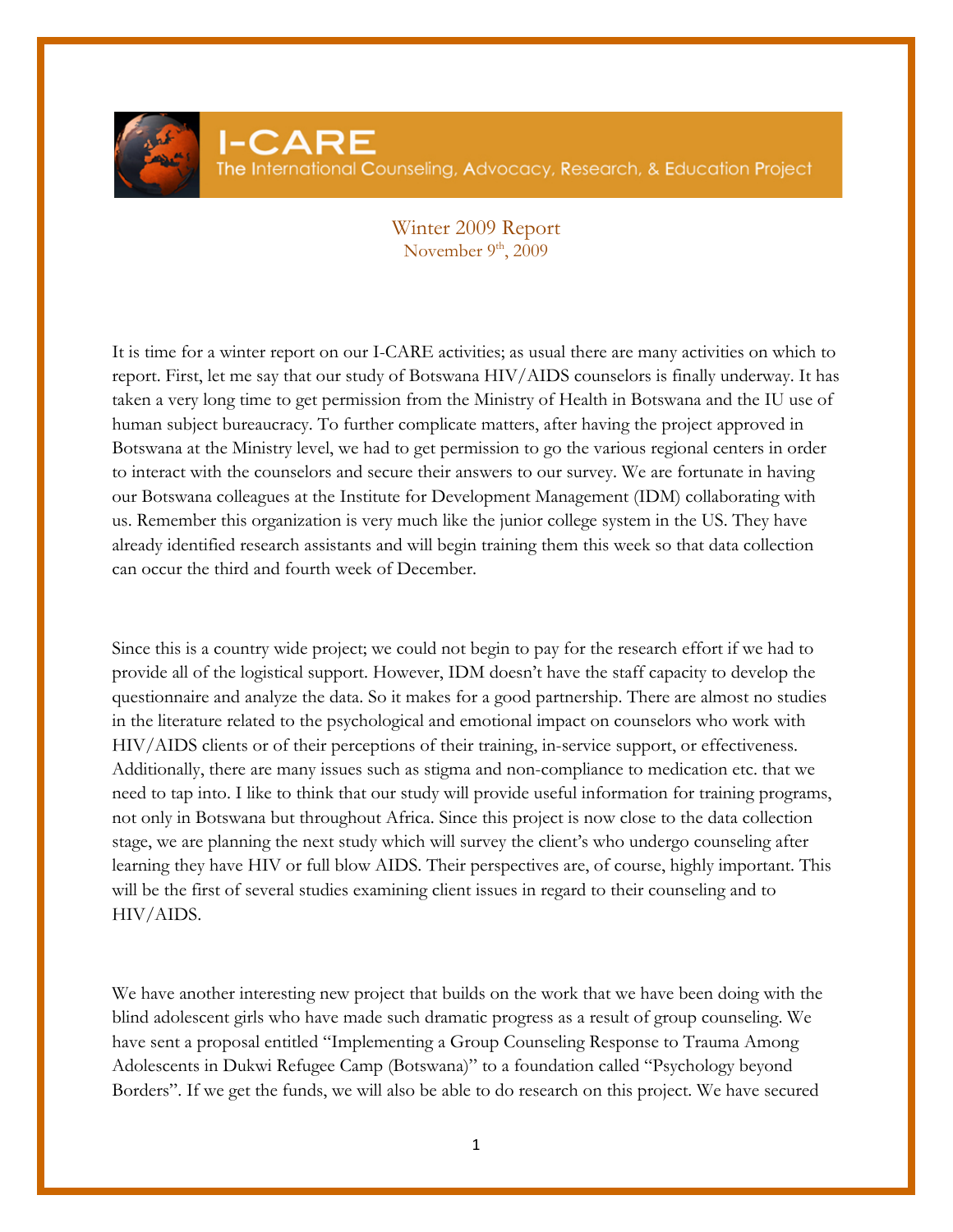permission from camp officials to carry on the program and have lined up our African colleagues at the HIV/AIDS Centre and Counseling Department at the University of Botswana (UB) as collaborators. The counselors will be Botswana natives who were trained last year by Professor Amy Nitza using our group counseling model. We are fortunate in having a cadre of trained counselor's available to assist in the project. The camp has several thousand inhabitants, they would not be there were it not for the fact that they have escaped from a very traumatic environment. A majority of them are from Zimbabwe, which you will know from the news is in a state of political and economical near collapse. The adolescent girls in the camp are very much marginalized and subject to sexual harassment and other negative things in a hazardous environment. I very much hope we can receive the funds to start our project as our early work with adolescent girls has demonstrated how important and useful the right kind of intervention is. I will keep you posted on developments.

We have been invited to bring our expertise to Zimbabwe and we have decided that it is important to at least have a fledging effort there. This will not be without concern because the country is in such a deplorable condition. However, our colleague, Professor Lisa Lopez-Levers at Duquesne University will journey to Zimbabwe this week. You will recall that we have also provided services to the Rehabilitation Center in Mahalapye, Botswana. Professor Lopez-Levers among her other areas of expertise works with the disabled and is our lead person in the area. She will participate in a study that will help the government determine priorities for how funds from a large European Union grant can best be utilized to develop a disability social protection system. Lisa will also help us determine whether it will be possible for us to work effectively in the country given the political conditions there.

The staff at IDM is so pleased with our collaboration that they wish to broaden their contacts with Indiana University. As you will recall, we have a formal agreement ratified by President McRobbie and the Director of IDM in Botswana. As a two year college, IDM has many other programs for which they wish to establish collaborative relationships. A delegation from IDM will be here in early March and I will be facilitating their contacts with other areas such as Public Health, Information Technology and Public Administration. I am pleased that the success of our collaboration has motivated them to seek out more potential partnerships programs at IU.

The HIV/AIDS Centre has also expressed interest in a more formal arrangement with IU. As you will recall, Professor Amy Nitza was assigned to the Centre as well as the Counseling Program during her Fulbright program last academic year. We have of course worked with Botswana counseling department colleagues since our earliest days with the project. Dr. Mercy Montsi (PhD at the University of Massachusetts) a long time head of the department that the counseling faculty has been supportive throughout our time there. Sadly, she is seriously ill in a hospital in South Africa. We hope that she will be able to recover soon. We continue our activities with Dr. Dan-Bush